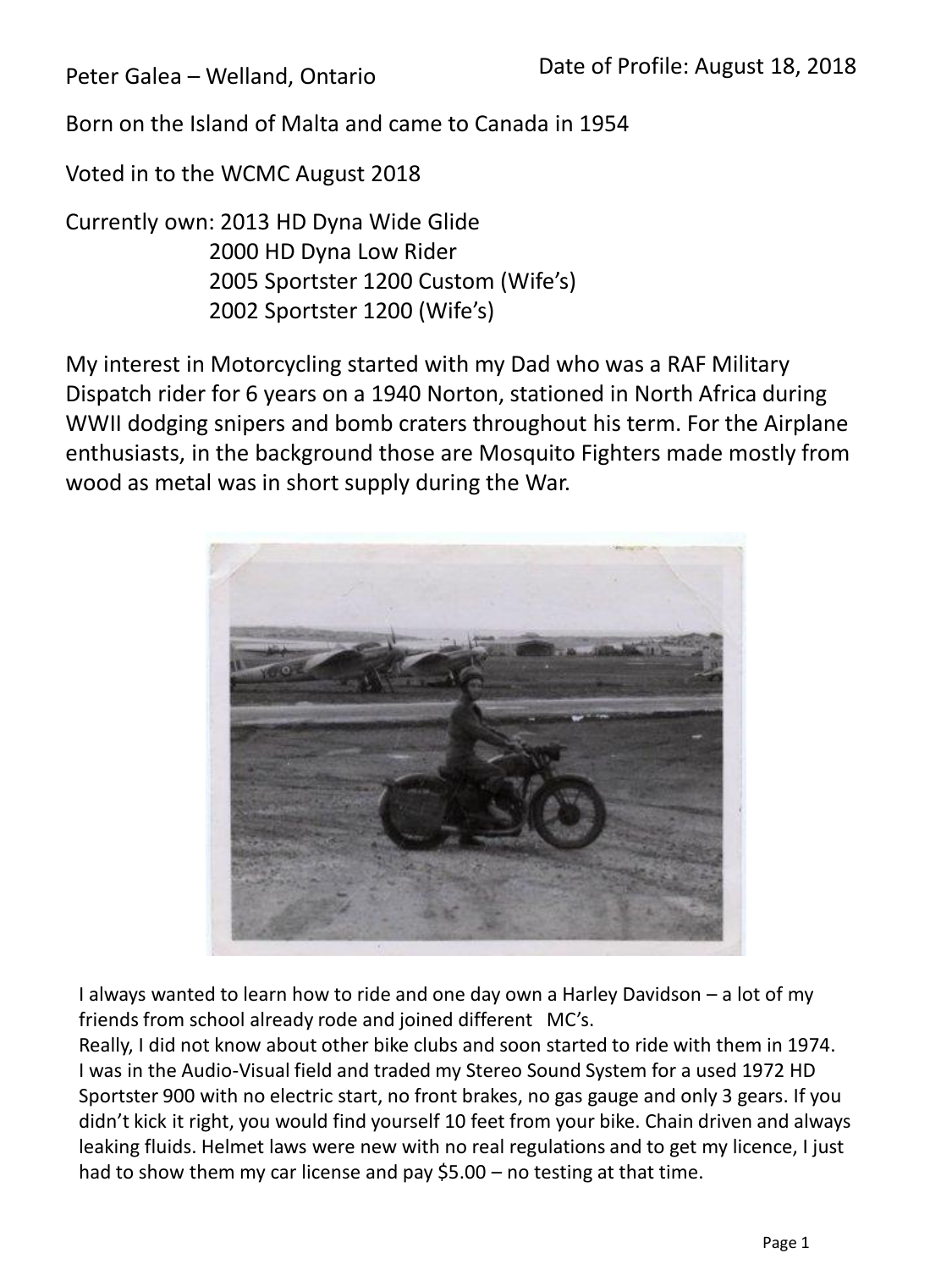Riding a HD in the early 70's, put a mark on your back and I was always stopped by the law. Riding the New England States, the no vacancy sign would come up as soon as I rode up to a motel. My wife had to get off the bike, clean up a little, go check in and then I would roar up. We were pioneers then, now they have Welcome Biker signs. I find that pretty ironic. I then bought a 1975 Golden anniversary Sportster 1000 black with gold pin striping – it was a great looking bike but had its own problems but at least it was my first electric start bike. Got tired of the life and along with my family we sold everything except our personal items and of course my HDMC and moved 5000KM away from Toronto to Vancouver to start a new life. Traded in the Sportster when we got there and bought a 1980 HD Low Rider – they called it an 80/80 and it was the first belt driven bike in 1980 with 80ci.

Well, things have a habit of catching up to you and the tax man ended up taking my bike so I did without for a few years.

Later I owned numerous used bikes. (All Harley Davidson's)

I then bought a 1999 Dyna Sport FXDX – it was a great riding bike with no issues and I put over 300,000 KM on it riding from Vancouver to Sturgis, Vegas 3 times, Los Angeles, Chicago, Olympia oyster run, Laughlin, Nevada, etc. Two of my favourite rides was to Whistler, BC along the Sea to Sky Highway and riding through the Rocky Mountains through Rogers Pass to Calgary from Vancouver. I did that ride about 50 times. Takes 12 hours on a bike.



1999 Dyna Sport FXDX

I've seen almost every state and province by bike except Alaska and Alabama. We also rented bikes in Europe. I was a member of the #1 club with Harley Davidson before HOG got started.

I then purchased my first Wide Glide but only had it a year as I was in an accident in Arizona and it got written off. The bill for one night in the Hospital was \$38,000.00US – good that I had purchased Travel Insurance.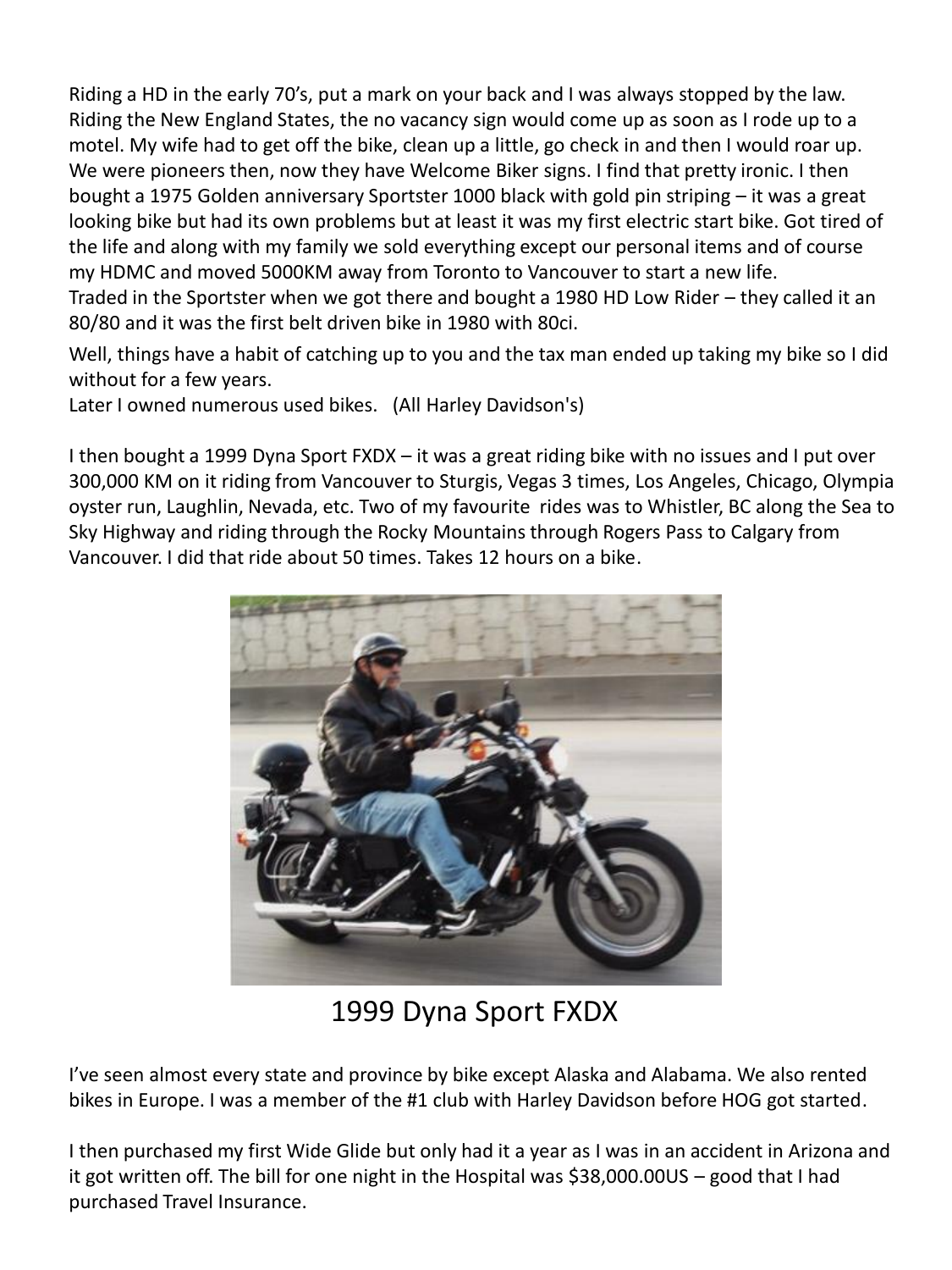

My current bike is also a Wide-glide 2013 and very happy with it – upgraded Screaming Eagle fuel injector but mostly kept it stock.